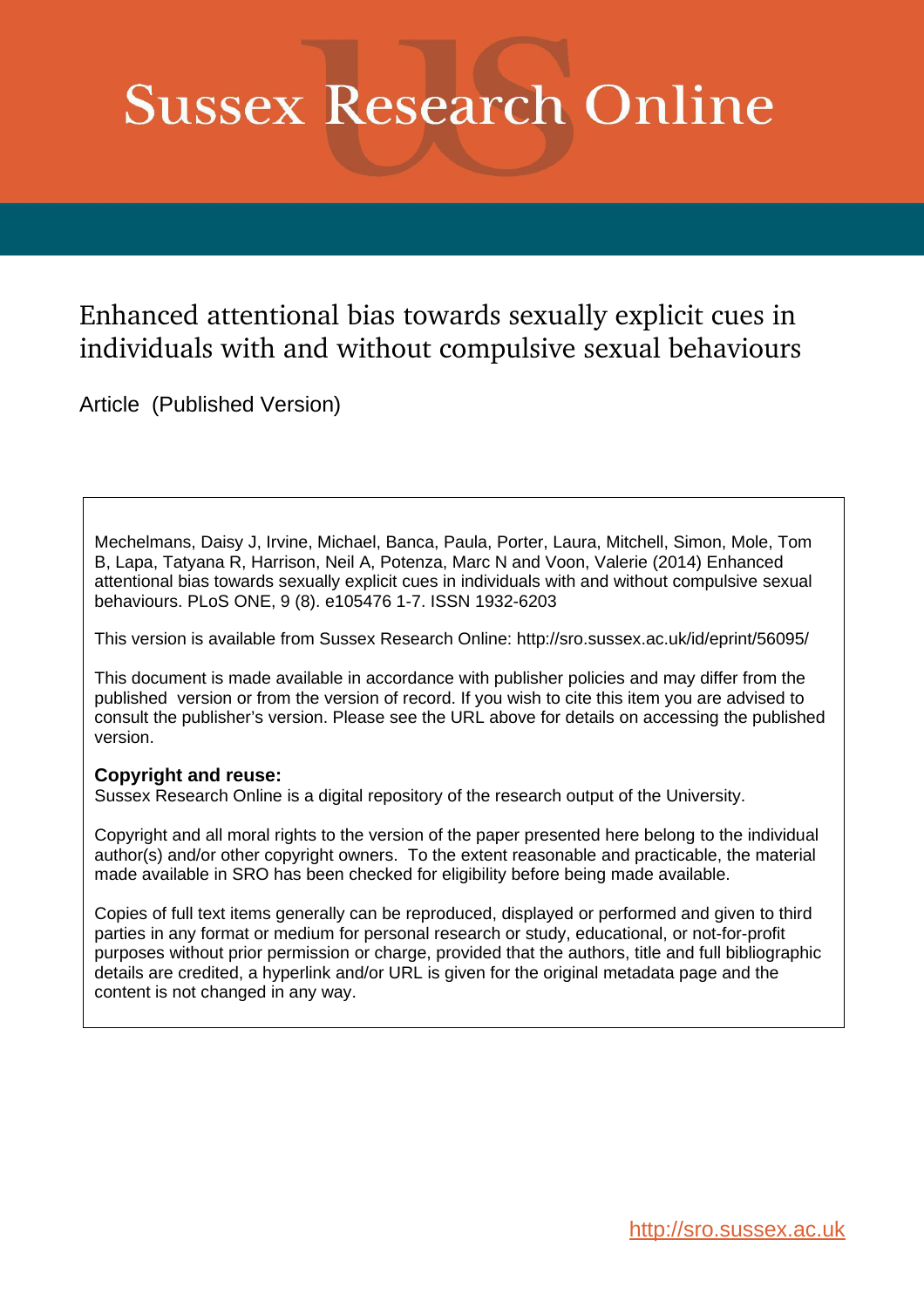# Enhanced Attentional Bias towards Sexually Explicit Cues in Individuals with and without Compulsive Sexual Behaviours



### Daisy J. Mechelmans<sup>1</sup>, Michael Irvine<sup>1</sup>, Paula Banca<sup>1</sup>, Laura Porter<sup>1</sup>, Simon Mitchell<sup>1,3</sup>, Tom B. Mole<sup>1,3</sup>, Tatyana R. Lapa<sup>1</sup>, Neil A. Harrison<sup>4</sup>, Marc N. Potenza<sup>5</sup>, Valerie Voon<sup>1,2,3</sup>\*

1 Department of Psychiatry, Addenbrooke's Hospital, University of Cambridge, Cambridge, United Kingdom, 2 Behavioural and Clinical Neurosciences Institute, University of Cambridge, Cambridge, United Kingdom, 3 Cambridgeshire and Peterborough Foundation Trust, Cambridge, United Kingdom, 4 Department of Psychiatry, Brighton and Sussex Medical School, Brighton, United Kingdom, 5 Departments of Psychiatry, Neurobiology and Child Study Center, Yale University, New Haven, Connecticut, United States of America

#### Abstract

Compulsive sexual behaviour (CSB) is relatively common and has been associated with significant distress and psychosocial impairments. CSB has been conceptualized as either an impulse control disorder or a non-substance 'behavioural' addiction. Substance use disorders are commonly associated with attentional biases to drug cues which are believed to reflect processes of incentive salience. Here we assess male CSB subjects compared to age-matched male healthy controls using a dot probe task to assess attentional bias to sexually explicit cues. We show that compared to healthy volunteers, CSB subjects have enhanced attentional bias to explicit cues but not neutral cues particularly for early stimuli latency. Our findings suggest enhanced attentional bias to explicit cues possibly related to an early orienting attentional response. This finding dovetails with our recent observation that sexually explicit videos were associated with greater activity in a neural network similar to that observed in drug-cue-reactivity studies. Greater desire or wanting rather than liking was further associated with activity in this neural network. These studies together provide support for an incentive motivation theory of addiction underlying the aberrant response towards sexual cues in CSB.

Citation: Mechelmans DJ, Irvine M, Banca P, Porter L, Mitchell S, et al. (2014) Enhanced Attentional Bias towards Sexually Explicit Cues in Individuals with and without Compulsive Sexual Behaviours. PLoS ONE 9(8): e105476. doi:10.1371/journal.pone.0105476

Editor: Leonardo Chelazzi, University of Verona, Italy

Received March 12, 2014; Accepted July 20, 2014; Published August 25, 2014

Copyright: © 2014 Mechelmans et al. This is an open-access article distributed under the terms of the [Creative Commons Attribution License,](http://creativecommons.org/licenses/by/4.0/) which permits unrestricted use, distribution, and reproduction in any medium, provided the original author and source are credited.

Data Availability: The authors confirm that all data underlying the findings are fully available without restriction. All relevant data are within the paper.

Funding: The study was mostly funded by a grant from the Wellcome Trust fellowship grant (093705/Z/10/Z). Dr. Potenza was supported in part by grants P20 DA027844 and R01 DA018647 from the National Institutes of Health; the Connecticut State Department of Mental Health and Addiction Services; the Connecticut Mental Health Center; and a Center of Excellence in Gambling Research Award from the National Center for Responsible Gaming. The funders had no role in study design, data collection and analysis, decision to publish, or preparation of the manuscript.

Competing Interests: The authors have declared that no competing interests exist.

\* Email: vv247@cam.ac.uk

#### Introduction

Compulsive sexual behaviour (CSB), also termed hypersexual disorder or sexual addiction, is relatively common and associated with significant distress and psychosocial impairments [1]. The frequency of CSB has been estimated to range from 2% to 4% in community and college-based young adults, with similar estimates in psychiatric inpatients [2–4]. CSB has been conceptualized as an impulse control disorder or a non-substance or ''behavioural'' addiction [5]. Based on existing data, pathological gambling (or gambling disorder) was recently reclassified in DSM-5 as a behavioural addiction [6]. However, although criteria for hypersexual disorder and other excessive conditions were proposed for DSM-5 [7], disorders relating to excessive engagement in Internet use, video-gaming or sex were not included in the main section of the DSM-5, in part due to limited data on the conditions [8]. Thus, further studies on CSB and how it might show similarities to or differences from substance use disorders may help with classification efforts and the development of prevention and treatment. Here we assess attentional bias towards sexual cues individuals with and without CSB, placing the findings in the

context of attentional bias studies in individuals with substance use disorders.

Disorders of addiction are characterized by biases in selective attention towards drug cues [9–15]. Subjects with substance use disorders show information processing deficits in the presence of substance-related stimuli [16]. Attentional biases may be defined as tendencies for perceptions to be influenced by specific internal or external stimuli. One possible mechanism underlying attentional bias to drug cues in drug use disorders has been postulated to reflect incentive learning theory. Through the process of classical conditioning, with repeated pairing of cues and the drug, these drug cues develop an incentive value and acquire incentivemotivational properties. The incentive salience means the drug cues become more attractive, thus grabbing attention, eliciting generalized approach behaviours and becoming 'wanted' [16–18]. Attentional biases towards substance-related stimuli have been shown in substance use disorders for alcohol, nicotine, cannabis, opiates and cocaine (reviewed in [19], [20–22]). Several paradigms have been developed to measure attentional deficits including eye movement tasks, the Posner task, drug-related variants of the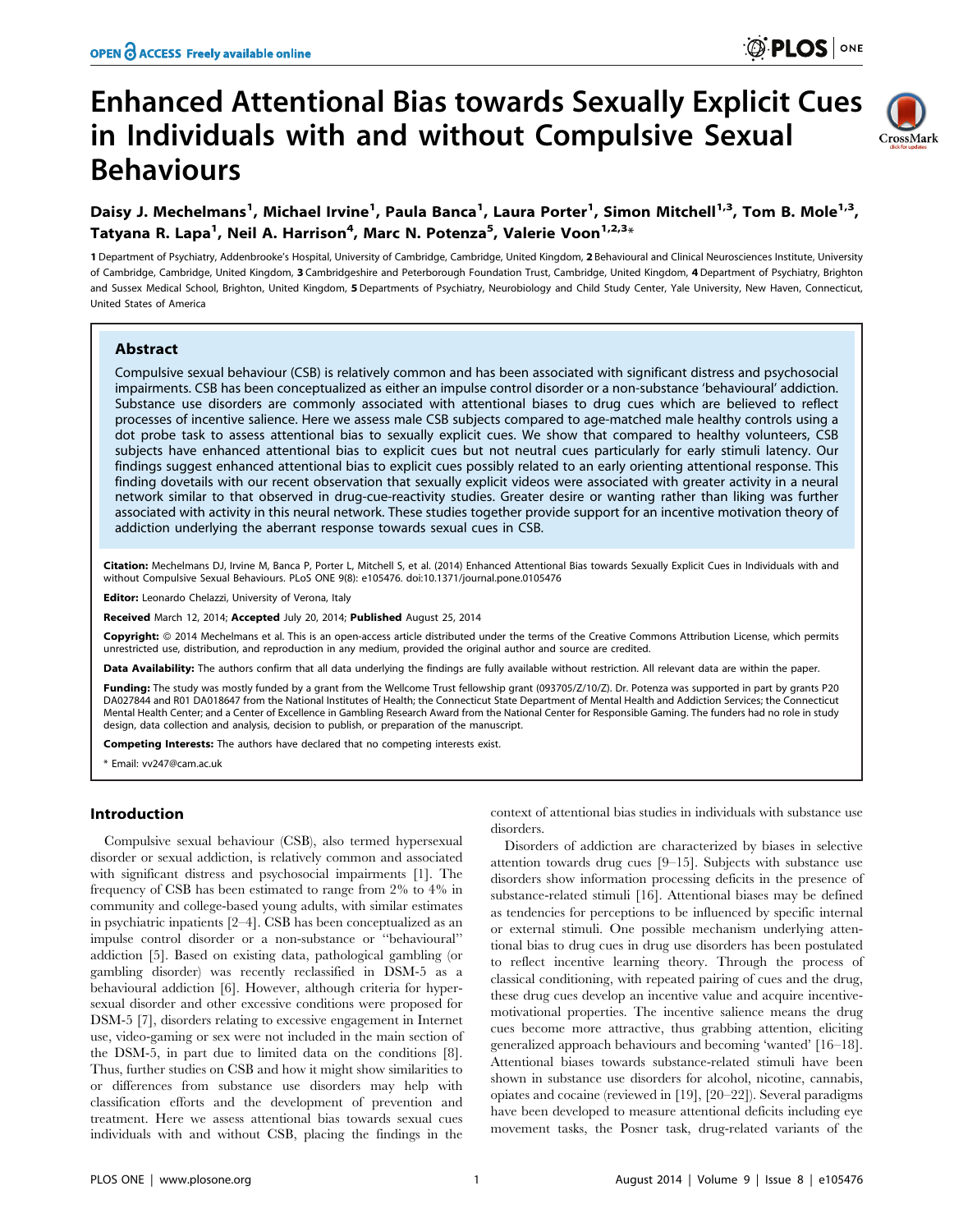Stroop task and the dot probe task. Biases of attention in eye movements to substance-related cues have been shown in smokers [23] and individuals with cocaine addictions [24]. A modification of the Stroop Task, the addiction Stroop [19], evaluates attention to disorder-relevant cues by substitution of color words for arousal provoking words [25]. However, it has been suggested that the addiction Stroop task may be confounded by attempts to suppress attentional bias or slowing of cognitive processes as a consequence of craving rather than strictly attentional bias [26,27]. Addiction Stroop tasks assess attempts to suppress or inhibit the attentional bias or prepotent responses to disorder-relevant cues and do not assess key features underlying attentional bias, such as facilitated attention or difficulties in disengagement [28,29]. In contrast, the dot probe task [30,31] in which the position of the dot probe or target is manipulated relative to the position of visually displayed drug cue or neutral images, allows for the assessment of facilitation and disengagement processes [29,32]. Attentional bias measures assessed by the Stroop and dot probe task also do not correlate [28,33] consistent with the measures focusing on differing processes such as response inhibition and attention allocation respectively. Thus, although the different tasks each assess responses to salient cues, the processes measured differ.

We compared CSB subjects and matched healthy volunteers using a dot probe task to assess attentional biases to sexually explicit cues versus control stimuli and neutral cues versus control stimuli. As the latency of the stimulus has been shown to play a role in whether subjects engage in an early orienting facilitation response or a later inhibitory response [34,35], the responses were divided into early and late stimulus latencies. We hypothesized that similar to attentional biases observed to drug cues in individuals with addictions, individuals with CSB compared to healthy volunteers would have enhanced attentional bias or faster reaction times to sexually explicit cues compared to a neutral stimulus but not to a neutral person cue compared to a neutral stimulus for early stimulus latencies.

#### Methods

#### Recruitment and assessment

CSB subjects were recruited via Internet-based advertisements and therapist referrals. Healthy volunteers were recruited from community-based advertisements in East Anglia. Screening of the CSB participants was conducted using the Internet Sex Screening Test (ISST) [36] and an investigator-designed questionnaire. CSB subjects were interviewed by a psychiatrist to confirm they fulfilled diagnostic criteria for CSB (proposed diagnostic criteria for hypersexual disorder, criteria for sexual addiction [7,37,38]), focusing on compulsive use of online sexually explicit material.

All CSB subjects and age-matched healthy volunteers were male and heterosexual given the nature of the cues. Healthy volunteers were matched in a 2:1 ratio with CSB subjects. Exclusionary criteria included being under 18 years of age, history of substance use disorders, current regular user of illicit substances (including cannabis), and having a serious psychiatric disorder, including current moderate-severe major depression (Beck Depression Inventory  $>20$  or obsessive-compulsive disorder, or history of bipolar disorder or schizophrenia (Mini International Neuropsychiatric Inventory) [39]. Other impulsive/compulsive disorders or behavioural addictions (including problematic use of online gaming or social media, pathological gambling or compulsive shopping, childhood or adult attention deficit hyperactivity disorder, and binge-eating disorder) as assessed by a psychiatrist were exclusions.

Subjects completed the UPPS-P Impulsive Behaviour Scale [40], Beck Depression Inventory [41] and State Trait Anxiety Inventory [42] to assess impulsivity, depression and anxiety, respectively. The Obsessive-Compulsive Inventory-R assessed obsessive-compulsive features and the Alcohol-Use Disorders Identification Test (AUDIT) [43] assessed hazardous drinking behaviors. General Internet use was assessed using the Young's Internet Addiction Test (YIAT) [44] and the Compulsive Internet Use Scale (CIUS) [45]. The National Adult Reading Test [46] was used to obtain an index of IQ. Written informed consent was obtained, and the study was approved by the University of Cambridge Research Ethics Committee. Subjects were paid for their participation.

#### Dot probe task

Subjects viewed a computer screen while placing their left and right index fingers of the letter 's' and 'l' of the keyboard. Subjects were told that they would see two images (including explicit images) followed by a green dot (Figure 1). The goal of the task was to indicate as quickly as possible the side in which the green dot occurred. Subjects were shown a central fixation cross (duration 500–1000 msec), followed by two images randomized to either the right and left of the fixation cross (duration 150 msec). The images disappeared followed by another central fixation cross (duration 100–300 msec), and the green target (150 msec). The green target appeared to the left or right of the screen in the center of where the images were previously shown. This was followed by another central fixation cross of 1750 msec to allow for the button response. The two images consisted of a cue and a neutral control image. There were 3 conditions: an Explicit cue (explicit images of consensual sexual interactions between a man and a woman), an Erotic cue (nude woman) and a Neutral person cue (dressed woman). In all cases these cues were paired with neutral Control images of furniture consisting pictures of single chairs. The task randomly cycled through the three conditions and through 15 different images from each of the condition categories. The task randomly cycled through thirty different neutral Control images of chairs. The green target randomly appeared on either side of the screen. Subjects underwent 5 practice trials followed by 40 trials per condition for a total of 120 trials. The task was coded using E-Prime 2.0 software.

The primary outcomes were the difference in reaction time (RTdiff) between the cues (erotic, explicit, neutral person) and paired neutral furniture cues ((RTneutral – RTcue)/(RTneutral+ RTcue)) for the three conditions. As the latency of the stimulus prior to the target (stimulus onset asynchrony; SOA) has been shown to play a role in whether subjects engage in an early orienting response or a later inhibitory response [34,35], the responses were divided into two separate categories based on stimulus latency (early SOA: 150 ms stimulus plus 100–200 ms fixation duration = 250–350 ms; late SOA: 150 ms stimulus plus 200–300 ms fixation duration = 350–450 ms).

#### Statistical analysis

Subject characteristics and questionnaire scores were compared using independent t-tests or Chi-square tests. The RTdiff data were inspected for outliers (scores>3 SD above group mean) and tests for normality were conducted using Shapiro-Wilkes  $(P>0.05)$ was considered normally distributed). As the RTdiff scores for Explicit materials were not normally distributed  $(P = 0.007$  for 250–300 msec;  $P = 0.04$  for 350–450 msec), non-parametric analyses were conducted. We compared RTdiff between groups using Kruskal-Wallis test focusing on the early SOA. We focused on the a priori hypothesis that attentional bias to early SOA would be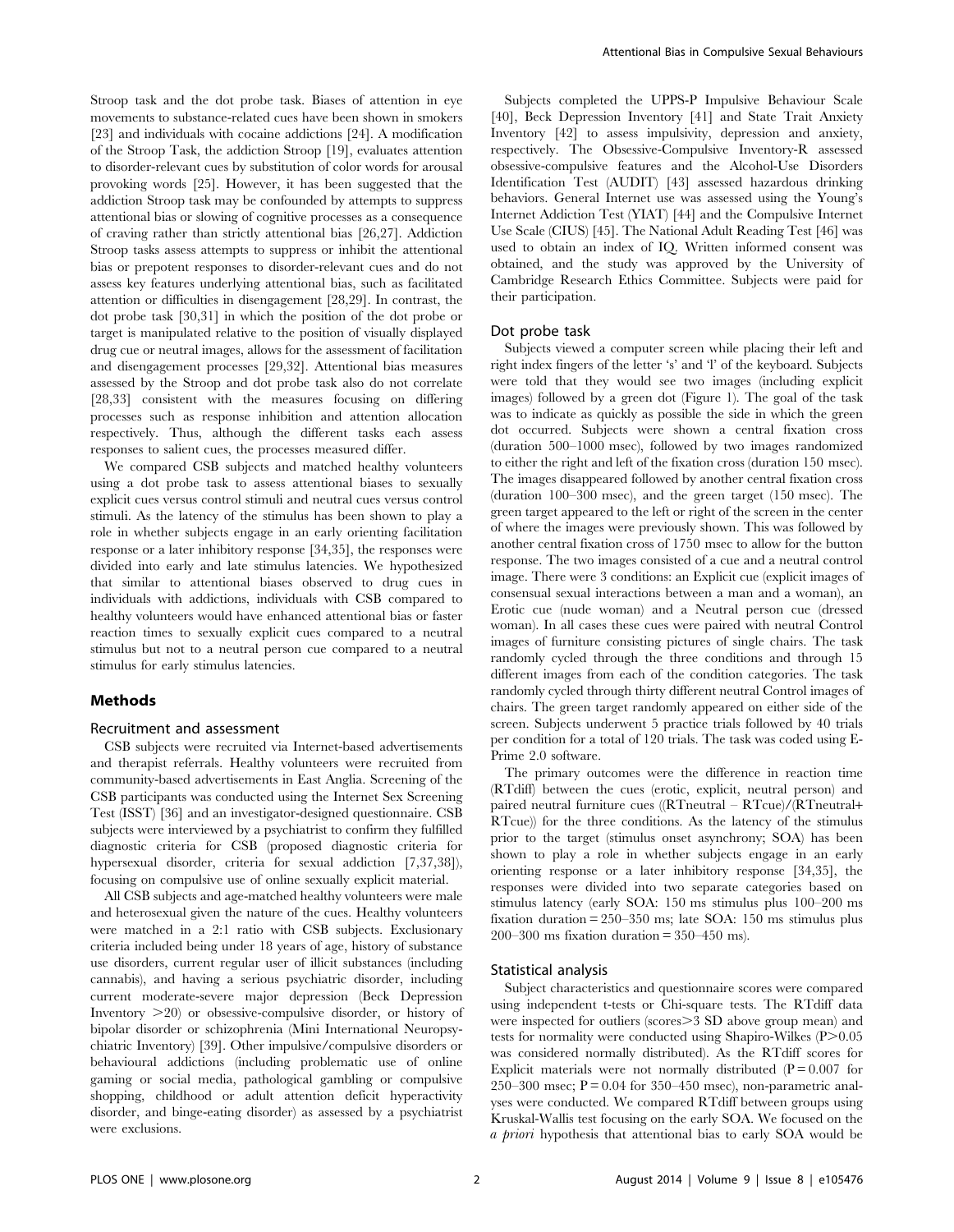

Figure 1. Dot probe task and attentional bias. Dot probe task. The cues (A, B) represent either a sexually explicit, erotic or neutral woman cue paired with a neutral furniture cue randomly presented on either side. Subjects are required to indicate the side in which the green target appears using one of two key presses. The graph represents attentional bias ((Reaction time (RT) for control – RT test cue)/(RT control + RT test cue)) for the early stimulus latency compared between subjects with compulsive sexual behavior (CSB) and healthy volunteers (HV). The error bars represent standard error of the mean. doi:10.1371/journal.pone.0105476.g001

higher to Explicit versus neutral cues but not to a Neutral person versus neutral Control cue in CSB subjects compared to healthy volunteers.  $P<0.05$  was considered significant. Other analyses such as Erotic versus neutral Control cues for early SOA and analyses for late SOA were conducted on an exploratory basis. To assess the influence of SOA, we also compared early versus late SOA for Explicit person cues using related-samples Kruskal-Wallis tests for each group on an exploratory basis.

#### Results

Twenty-two heterosexual men with CSB (mean age 25.14 (SD 4.68) years) and 44 age-matched (mean age 24.16 (SD 5.14) years) heterosexual male healthy volunteers without CSB were assessed. Two of 22 CSB subjects were taking antidepressants or had comorbid generalized anxiety disorder and social phobia  $(N = 2)$  or social phobia ( $N = 1$ ) or a childhood history of ADHD ( $N = 1$ ). The characteristics of the CSB subjects are reported in Table 1. In the independent Kruskal-Wallis tests focusing on the a priori hypothesis, CSB subjects had greater attentional bias to Explicit stimuli ( $P = 0.022$ ) but not to Neutral person cues ( $p = 0.495$ ) for the early SOA (Figure 1). In exploratory analyses, there were no differences in attentional bias to Erotic stimuli  $(p = 0.529)$  for early

SOA or to Explicit, Erotic or Neutral person cues for late SOA  $(p = 0.529, p = 0.382, p = 0.649)$  (Figure 2).

In exploratory analyses, healthy volunteers had greater attentional bias to Explicit stimuli in the late compared to early SOA  $(p = 0.013)$  but there were no differences between latencies in CSB subjects  $(p = 0.601)$ . Similarly there were no differences between SOAs for the Neutral cue comparing early versus late SOAs for either the healthy volunteers  $(p=0.404)$  or CSB subjects  $(p = 0.550)$ . There were also no significant differences between groups for all raw RTs to the cues or neutral Control stimuli for all conditions and stimuli SOAs (all  $p > 0.05$ ) (Figure 2).

CSB subjects (attractiveness score: 8.16, SD 1.39) had similar ratings of attractiveness of the Neutral person cues relative to healthy volunteers  $(7.97, SD 1.31; p = 0.63)$ . All subjects reported that they had not previously viewed the Explicit or Erotic stimuli.

#### **Discussion**

Using the dot probe task, one commonly used to assess attentional bias in disorders of addiction, we show that CSB subjects have enhanced attentional bias towards sexually explicit stimuli but not to neutral cues.in early SOAs. These findings suggest a role for an early attentional orienting response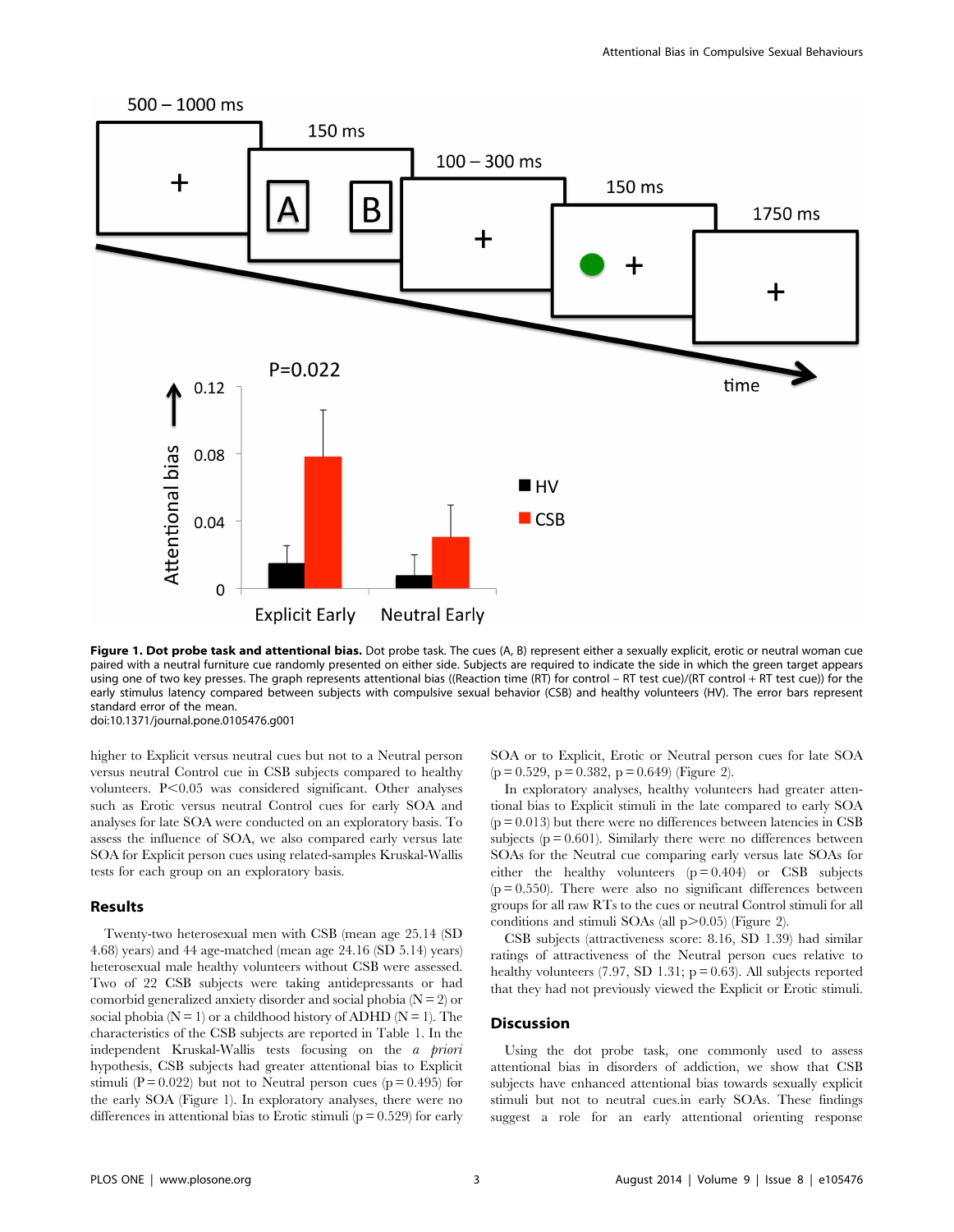

Figure 2. Stimulus latency and raw reaction time scores. A. Stimulus latency. The attentional bias score is shown for subjects with compulsive sexual behavior (CSB) and healthy volunteers (HV) as a function of stimulus latency (Early: 250–350 msec; Late 350–450 msec). B. Raw reaction time for cues and control stimuli for CSB and HV subjects. The error bars represent standard error of the mean. doi:10.1371/journal.pone.0105476.g002

underlying the relationship between CSB and sexually explicit cues.

The mechanisms underlying cue reactivity and attentional bias may reflect classical conditioning in which neutral stimuli (conditioned stimulus) are repeatedly paired with rewarding stimuli (unconditioned stimuli or sexual reward), such that the conditioned stimulus eventually elicits a conditioned response such as physiological arousal or craving. Following conditioning, these conditioned stimuli or drug cues acquire incentive-motivational properties thus acquiring salience, biasing attention and becoming 'wanted' [16,17]. Further studies focusing on the role of conditioning in CSB subjects are indicated.

This predictive conditioned stimulus is believed to elicit an early orienting attentional response. Our task makes some attempt to address this initial fast automatic shifting of attention. Visual cues presented for less than 200 msec are more likely to reflect an initial attentional bias. Subjects require at least 50 msec to shift attention to a cue [47] and at least 150 msec to disengage from a simple cue towards another presented in a different spatial location [48]. In contrast, longer durations of 500 to 1000 msec may reflect

multiple shifts of attention [49], reflecting disengagement and maintenance of attention, although not all studies have shown this [50]. In our study, the cue was presented for 150 msec followed by a fixation point for a total stimulus latency of 250 to 350 msec for the early SOA and 350 to 450 msec for the late SOA. We show that CSB subjects had greater attentional bias to the Explicit cue but not the Neutral cue compared to healthy volunteers for the early SOA but no group differences for the late SOA. We further show on an exploratory basis that healthy volunteers have an increase in attentional bias to the late relative to the early SOA. This suggests that the difference between groups in the early SOA may be related to enhanced early orienting mechanisms in the CSB group. The lack of difference between groups during the late stimulus latency is related to the enhanced attentional bias in healthy volunteers that may be temporally delayed and not representative of an early orienting response. Further studies designed to address earlier latencies of less than 100 to 200 msec are indicated. The role of abstinence may also have an effect on the duration of the visual cue. For instance, individuals in treatment for alcohol abuse were shown to have an attentional bias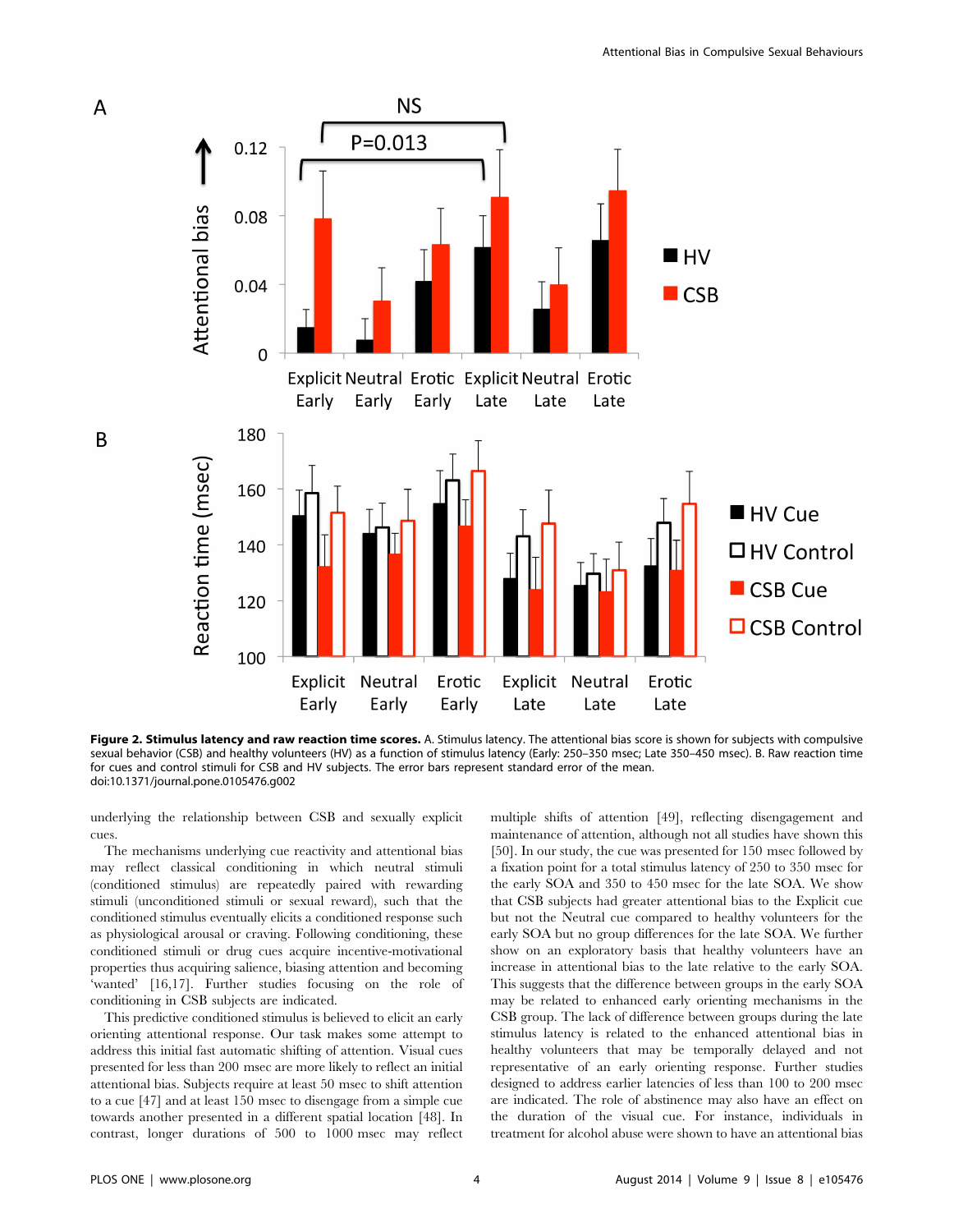|                      |                    | <b>CSB</b>     | HV             | T/Chi square | P       |
|----------------------|--------------------|----------------|----------------|--------------|---------|
| Number               |                    | 22             | 44             |              |         |
| Abstinence (days)    |                    | 32(28.41)      |                |              |         |
| Education            | High school        | 22             | 44             | 0.000        | 1.000   |
|                      | Current Univ.      | 6              | 15             | 0.314        | 0.575   |
|                      | College degree     | 3              | 6              | 0.000        | 1.000   |
|                      | Univ. undergrad    | 9              | 15             | 0.295        | 0.587   |
|                      | Masters degree     | 6              | 3              | 5.211        | 0.022   |
| l IQ                 |                    | 110.49(5.83)   | 111.98(8.71)   | 0.720        | 0.472   |
| Relationship status  | Single             | 10             | 18             | 0.124        | 0.725   |
|                      | Curr. Relationship | $\overline{7}$ | 17             | 0.295        | 0.587   |
|                      | Married            | 5              | 9              | 0.045        | 0.831   |
| Occupation           | Student            | $\overline{7}$ | 16             | 0.133        | 0.715   |
|                      | Part-time work     | 3              | $\overline{2}$ | 1.731        | 0.188   |
|                      | Full-time work     | 12             | 23             | 0.030        | 0.862   |
|                      | Unemployed         | $\mathbf 0$    | 3              | 1.571        | 0.210   |
| <b>Medications</b>   | Antidepressants    | $\overline{2}$ |                |              |         |
| Body mass index      |                    | 24.91(3.64)    | 23.1(4.29)     | 1.649        | 0.104   |
| <b>Binge Eating</b>  | <b>BES</b>         | 6.91(6.46)     | 5.83(6.58)     | 0.632        | 0.529   |
| Alcohol use          | <b>AUDIT</b>       | 7.13(4.11)     | 6.81(3.39)     | 0.337        | 0.738   |
| Depression           | <b>BDI</b>         | 11.03 (9.81)   | 5.29 (4.91)    | 3.184        | 0.002   |
| Anxiety              | SSAI               | 44.59(13.19)   | 36.27(13.83)   | 2.339        | 0.023   |
|                      | <b>STAI</b>        | 49.54(13.91)   | 38.42(14.90)   | 2.920        | 0.005   |
| Obsessive compulsive | OCI-R              | 19.23(17.38)   | 12.87(11.83)   | 1.753        | 0.084   |
| Impulsivity          | UPPS-P             | 150.83(17.95)  | 130.15(23.54)  | 3.622        | < 0.001 |

#### Table 1. Subject characteristics.

Abbreviations: CSB = subjects with compulsive sexual behavior; HV = healthy volunteers; BES = Binge Eating Scale; AUDIT = Alcohol Use Disorders Identification Test; BDI = Beck Depression Inventory; SSAI/STAI = Speilberger State and Trait Anxiety Inventory; OCI-R = Obsessive Compulsive Inventory; UPPS-P = UPPS Impulsive Behaviour Scale.

doi:10.1371/journal.pone.0105476.t001

towards short duration alcohol cues (100 msec) but attentional avoidance with prolonged responding to long duration alcohol cues (500 msec) [34,35]. Interpretation of findings from addiction Stroop tasks may be complicated by individuals' attempts to suppress or inhibit attentional bias or slowing of cognitive processes as a consequence of craving [26,27]. These possible confounding factors may be less of an issue with the dot probe task, particularly with short SOAs, although in each task affected subjects are exposed to provocative stimuli that may induce arousal or craving. The SOA provides an index of the impact of the cue in visual perception and attention biases. Our preliminary study suggests that inhibitory processes may not relevant in CSB subjects at least for a latency of up to 450 msec. Future studies including longer duration cues of at least 500 msec are indicated to assess the potential roles for disengagement and maintenance of attention and inhibitory processes.

Alternatively, the results may represent the effects of familiarity with the category of Explicit stimuli in CSB subjects. A possible role for use-independent exposure has been suggested based on the lack of difference between attentional bias using a Stroop task in patients and a control group of employees in a substance use facility [51]. A recent study has also suggested a relationship between attentional bias in the maintenance phase in a visual search paradigm that correlates with use-independent exposure [52]. However, a study using the dot probe task that attempted to disambiguate familiarity from drug use studying sports enthusiasts versus non-sports enthusiasts failed to show any difference in attentional bias in early SOA for sports cues whereas a significant attentional bias was shown for active smokers in early SOA for smoking cues. This study which focused specifically on disentangling familiarity suggests that early capture of attentional bias in smokers as measured using the dot probe task is unlikely to be related to familiarity [53]. Thus, although familiarity with the stimulus category may play a role, it may be less likely to be relevant to the early capture of attentional bias in the dot probe task.

That the early orienting response to erotic stimuli was similar between CSB subjects and healthy volunteers was not unexpected, highlighting the salience of sexually relevant stimuli. Healthy male volunteers have shown enhanced initial orientation and maintenance of attention as measured by the number of first fixations and relative fixation time during eye-tracking to sexually preferred stimuli compared to non-preferred stimuli [54]. Similarly both healthy men and women focus longer on bodies than on faces of erotic stimuli [55]. Healthy males also have been shown to focus visual attention to women compared to men when viewing erotic and non-erotic stimuli [56]. Similarly, using the dot probe task with an SOA of 500 msec, enhanced attentional bias to sexual stimuli in healthy volunteers has been shown to correlate with higher sexual desire [57]. Thus, our findings suggest the explicit stimuli are differentially processed from erotic stimuli in CSB subjects and healthy volunteers. The explicit stimuli may be acting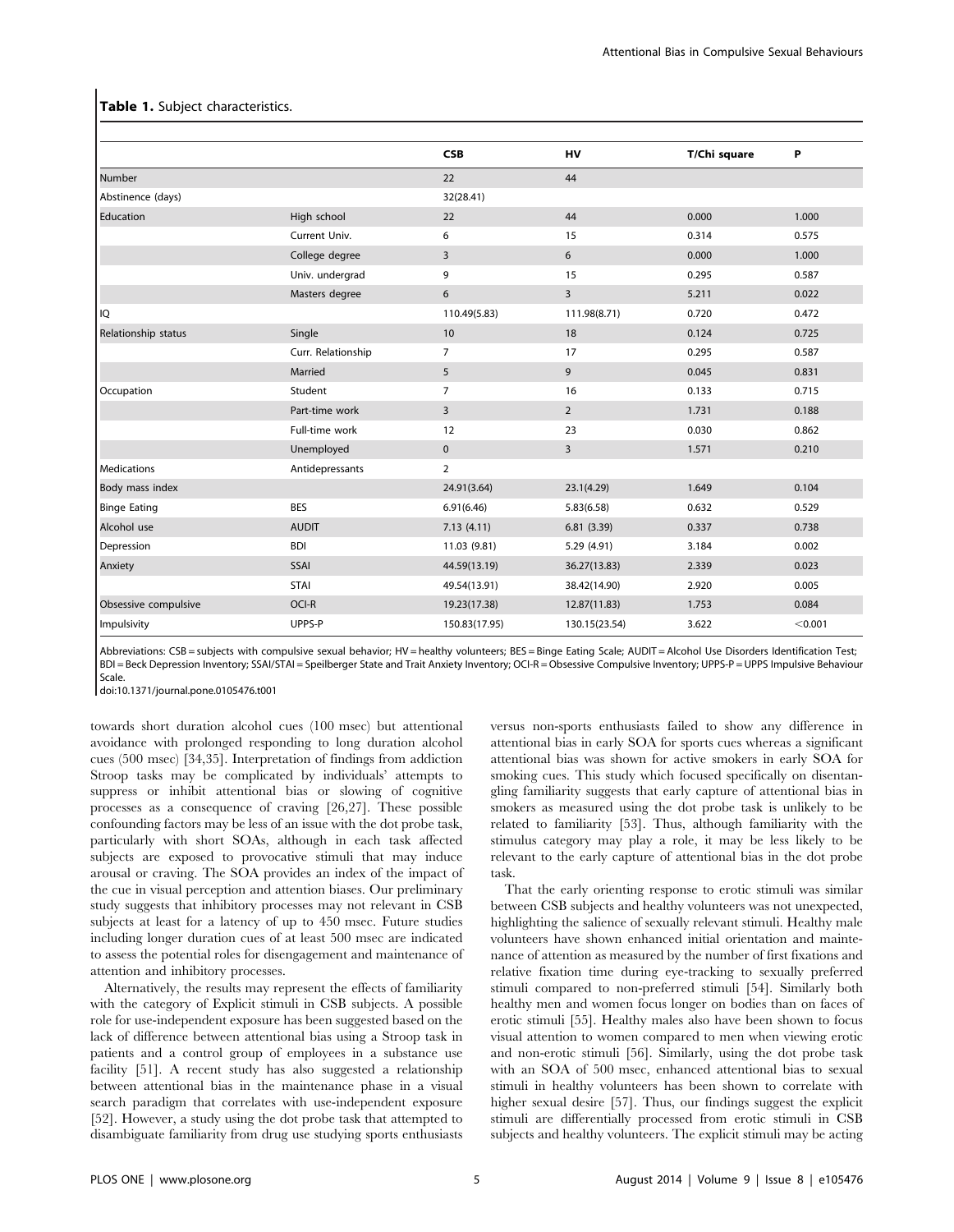as conditioned cues similar to those in drug-cue-reactivity studies, hence provoking attentional facilitation and an early orienting response in individuals with CSB, whereas in healthy volunteers, the explicit stimuli may not act as conditioned cues but as sexually relevant stimuli, still provoking an eventual enhancement in attentional bias. In contrast, the erotic stimuli may be similarly processed in both groups as sexually relevant stimuli.

Our current findings dovetail with our recent observation that CSB subjects have enhanced activity to sexually explicit cues in the ventral striatum, amygdala and dorsal anterior cingulate activity, the same network activated in drug cue reactivity in disorders of addiction [58]. That this neural network correlates in CSB subjects with enhanced desire or wanting and not liking provides support for theories of incentive motivation being applicable to CSB. A quantitative meta-analysis of studies in cue reactivity across substances of misuse including alcohol, nicotine and cocaine showed overlapping activity to drug cues in the ventral striatum, dorsal anterior cingulate (dACC) and amygdala, with overlapping activity to self-reported cue-induced craving in dACC, pallidum and ventral striatum [59]. Using a modified dot probe task to assess attentional bias, alcohol dependent subjects were shown to have both an attentional bias towards the drug cues along with enhanced activity in the orbitofrontal cortex, ventral and dorsal striatum and amygdala [60]. The authors hypothesized that the extent of attention towards substance-related stimuli correlates with activity in reward-associated regions such as the ACC and striatum, due to cue-induced activation in these regions. Our current findings of enhanced attentional bias and an early orienting response to sexually explicit cues in CSB subjects lends further support to incentive salience mechanisms operating in CSB.

The study has multiple limitations. Only heterosexual male subjects were studied, and future studies should examine individuals of various sexual orientations and females [61]. Although the subjects fulfilled provisional diagnostic criteria and demonstrated functional impairment relating to sex using multiple validated scales, there currently exist no formal diagnostic criteria

#### References

- 1. Fong TW (2006) Understanding and managing compulsive sexual behaviors. Psychiatry (Edgmont) 3: 51–58.
- 2. Odlaug BL, Grant JE (2010) Impulse-control disorders in a college sample: results from the self-administered Minnesota Impulse Disorders Interview (MIDI). Prim Care Companion J Clin Psychiatry 12.
- 3. Odlaug BL, Lust K, Schreiber LR, Christenson G, Derbyshire K, et al. (2013) Compulsive sexual behavior in young adults. Ann Clin Psychiatry 25: 193–200.
- 4. Grant JE, Levine L, Kim D, Potenza MN (2005) Impulse control disorders in adult psychiatric inpatients. Am J Psychiatry 162: 2184–2188.
- 5. Kor A, Fogel Y, Reid RC, Potenza MN (2013) Should Hypersexual Disorder be Classified as an Addiction? Sex Addict Compulsivity 20.
- 6. Association AP (2013) Diagnostic and statistical manual of mental disorders. Arlington, VA: American Psychiatric Publishing.
- 7. Kafka MP (2010) Hypersexual disorder: a proposed diagnosis for DSM-V. Arch Sex Behav 39: 377–400.
- 8. Petry NM, O'Brien CP (2013) Internet gaming disorder and the DSM-5. Addiction 108: 1186–1187.
- 9. Cousijn J, Watson P, Koenders L, Vingerhoets WA, Goudriaan AE, et al. (2013) Cannabis dependence, cognitive control and attentional bias for cannabis words. Addict Behav 38: 2825–2832.
- 10. Roberts GM, Garavan H (2013) Neural mechanisms underlying ecstasy-related attentional bias. Psychiatry Res 213: 122–132.
- 11. Wiers RW, Eberl C, Rinck M, Becker ES, Lindenmeyer J (2011) Retraining automatic action tendencies changes alcoholic patients' approach bias for alcohol and improves treatment outcome. Psychol Sci 22: 490–497.
- 12. van Hemel-Ruiter ME, de Jong PJ, Oldehinkel AJ, Ostafin BD (2013) Rewardrelated attentional biases and adolescent substance use: the TRAILS study. Psychol Addict Behav 27: 142–150.
- 13. Ersche KD, Bullmore ET, Craig KJ, Shabbir SS, Abbott S, et al. (2010) Influence of compulsivity of drug abuse on dopaminergic modulation of attentional bias in stimulant dependence. Arch Gen Psychiatry 67: 632–644.

for CSB, thus limiting generalizability of the findings. Future studies should examine whether these measures may be state or trait related. The restricted age range may also limit generalizability. As fewer different neutral Control images were randomly shown relative to the different cue images, the informative value of the neutral Control images would be less than the cue images as they were presented less frequently. The design is similarly biased towards the cue pictures given that the cues are people as compared to objects. Future designs should match the frequency of image presentation for the cue and control stimuli and match for categories of people rather than objects (e.g., two people interacting as a match for the Explicit condition).

That attentional bias is a feature across drug and natural rewards suggests a potential role for attentional bias as an important construct in the dimensional approach towards disorders [62]. Our findings of enhanced attentional bias in CSB subjects suggest possible overlaps with enhanced attentional bias observed in studies of drug cues in disorders of addictions. These findings converge with recent findings of neural reactivity to sexually explicit cues in CSB in a network similar to that implicated in drug-cue-reactivity studies and provide support for incentive motivation theories of addiction underlying the aberrant response to sexual cues in CSB.

#### Acknowledgments

We would like to thank all the participants who took part in the study and the staff at the Wolfson Brain Imaging Centre. Channel 4 was involved in assisting with recruitment by placing internet-based advertisements for the study.

#### Author Contributions

Conceived and designed the experiments: VV. Performed the experiments: DJM MI PB LP SM TBM TRL NAH MNP VV. Analyzed the data: DJM PB MI TBM VV. Contributed to the writing of the manuscript: DJM MI PB LP SM TBM TRL NAH MNP VV.

- 14. Potenza MN (2014) Biased behaviors: towards understanding vulnerability and resilience factors in addictions. Biol Psychiatry 75: 94–95.
- 15. Fineberg NA, Chamberlain SR, Goudriaan AE, Stein DJ, Vanderschuren LJ, et al. (2014) New developments in human neurocognition: clinical, genetic, and brain imaging correlates of impulsivity and compulsivity. CNS Spectr 19: 69–89.
- 16. Field M, Cox WM (2008) Attentional bias in addictive behaviors: a review of its development, causes, and consequences. Drug Alcohol Depend 97: 1–20.
- 17. Robinson TE, Berridge KC (1993) The neural basis of drug craving: an incentive-sensitization theory of addiction. Brain Res Brain Res Rev 18: 247– 291.
- 18. Mogg K, Field M, Bradley BP (2005) Attentional and approach biases for smoking cues in smokers: an investigation of competing theoretical views of addiction. Psychopharmacology (Berl) 180: 333–341.
- 19. Cox WM, Fadardi JS, Pothos EM (2006) The addiction-stroop test: Theoretical considerations and procedural recommendations. Psychol Bull 132: 443–476.
- 20. Robbins SJ, Ehrman RN (2004) The role of attentional bias in substance abuse. Behav Cogn Neurosci Rev 3: 243–260.
- 21. Field M (2006) Attentional biases in drug abuse and addiction: cognitive mechanisms, causes, consequences, and implications; Munafo M, Albery I., editor. Oxford: Oxford University Press.
- 22. Franken IH, Stam CJ, Hendriks VM, van den Brink W (2003) Neurophysiological evidence for abnormal cognitive processing of drug cues in heroin dependence. Psychopharmacology (Berl) 170: 205–212.
- 23. Mogg K, Bradley BP, Field M, De Houwer J (2003) Eye movements to smokingrelated pictures in smokers: relationship between attentional biases and implicit and explicit measures of stimulus valence. Addiction 98: 825–836.
- 24. Rosse RB, Johri S, Kendrick K, Hess AL, Alim TN, et al. (1997) Preattentive and attentive eye movements during visual scanning of a cocaine cue: correlation with intensity of cocaine cravings. J Neuropsychiatry Clin Neurosci 9: 91–93.
- 25. Hartston HJ, Swerdlow NR (1999) Visuospatial priming and stroop performance in patients with obsessive compulsive disorder. Neuropsychology 13: 447–457.